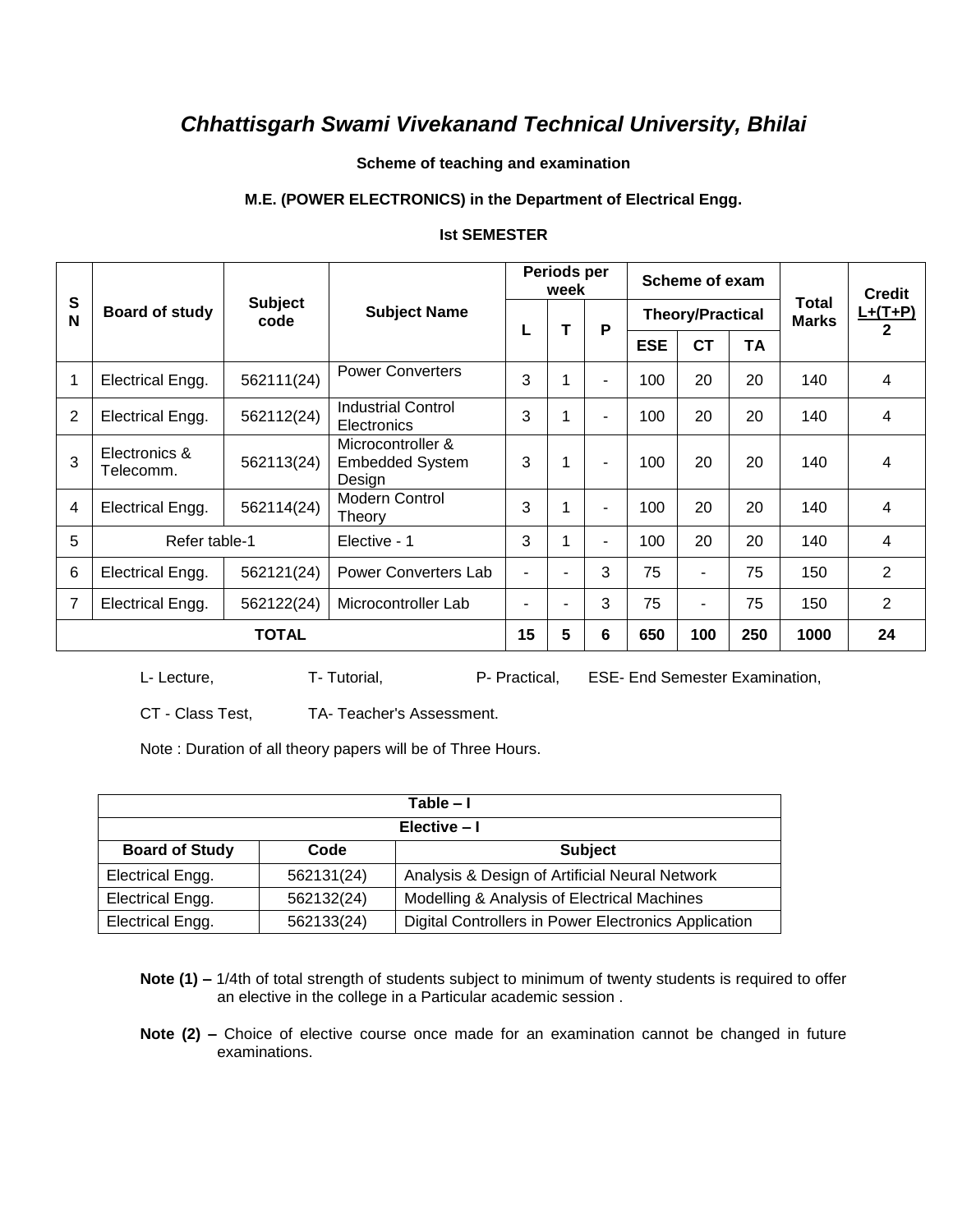### **SCHEME OF EXAMINATION**

# **M.E. (POWER ELECTRONICS) in the Department of Electrical Engg.**

|        |                          |                        |                                             |    | Periods per<br>week |                | Scheme of exam          |           |           |                              | <b>Credit</b><br>$L+(T+P)$<br>$\overline{2}$ |
|--------|--------------------------|------------------------|---------------------------------------------|----|---------------------|----------------|-------------------------|-----------|-----------|------------------------------|----------------------------------------------|
| S<br>N | <b>Board of</b><br>study | <b>Subject</b><br>code | <b>Subject Name</b>                         | L  |                     | P              | <b>Theory/Practical</b> |           |           | <b>Total</b><br><b>Marks</b> |                                              |
|        |                          |                        |                                             |    |                     |                | <b>ESE</b>              | <b>CT</b> | <b>TA</b> |                              |                                              |
|        | Electrical Engg.         | 562211(24)             | Switched mode Power<br>Conversion           | 3  |                     | ۰              | 100                     | 20        | 20        | 140                          | 4                                            |
| 2      | Electrical Engg.         | 562212(24)             | <b>Power Electronics Drives</b>             | 3  |                     | $\blacksquare$ | 100                     | 20        | 20        | 140                          | 4                                            |
| 3      | Electrical Engg.         | 562213(24)             | <b>PWM Converters &amp;</b><br>Applications | 3  |                     | $\blacksquare$ | 100                     | 20        | 20        | 140                          | 4                                            |
| 4      | Electrical Engg.         | 559211(24)             | EHV AC & DC                                 | 3  |                     | ٠              | 100                     | 20        | 20        | 140                          | 4                                            |
| 5      | Refer table 2            |                        | $Electric - 2$                              | 3  |                     | $\blacksquare$ | 100                     | 20        | 20        | 140                          | $\overline{4}$                               |
| 6      | Electrical Engg.         | 562221(24)             | Power Modules Lab                           | ۰  |                     | 3              | 75                      |           | 75        | 150                          | 2                                            |
| 7      | Electrical Engg.         | 562222(24)             | <b>Power Electronics</b><br>Simulation Lab  | ۰  |                     | 3              | 75                      |           | 75        | 150                          | 2                                            |
|        | <b>TOTAL</b>             |                        |                                             | 15 | 5                   | 6              | 650                     | 100       | 250       | 1000                         | 24                                           |

#### **IInd SEMESTER**

L- Lecture, T- Tutorial, P- Practical, ESE- End Semester Examination, CT - Class Test, TA- Teacher's Assessment. TA- Teacher's Assessment.

Note : Duration of all theory papers will be of Three Hours.

| Table $-2$              |            |                                |  |  |  |  |  |
|-------------------------|------------|--------------------------------|--|--|--|--|--|
| Elective $-2$           |            |                                |  |  |  |  |  |
| <b>Board of Study</b>   | Code       | <b>Subject</b>                 |  |  |  |  |  |
| <b>Electrical Engg.</b> | 562231(24) | <b>Fuzzy Systems</b>           |  |  |  |  |  |
| Electrical Engg.        | 562232(24) | <b>Optimization Techniques</b> |  |  |  |  |  |

**Note (1) –** 1/4th of total strength of students subject to minimum of twenty students is required to offer an elective in the college in a Particular academic session .

**Note (2) –** Choice of elective course once made for an examination cannot be changed in future examinations.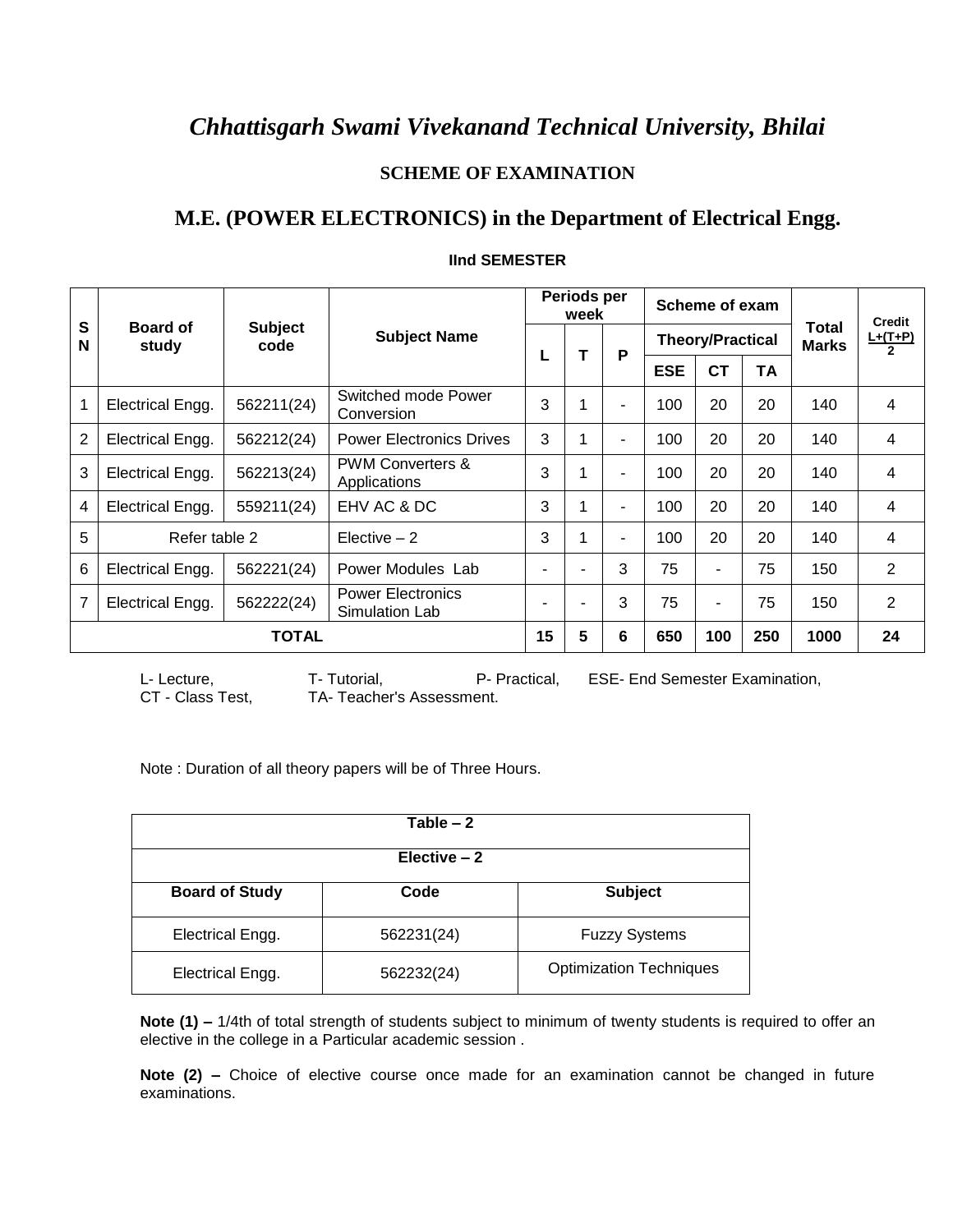### **Scheme of teaching and examination**

# **M.E.(POWER ELECTRONICS) in the Department of Electrical Engg.**

### **IIIrd SEMESTER**

|        |                          |                        |                                                         | Periods per<br>week      |                | Scheme of exam           |                         |                          |           | <b>Credit</b>         |                             |
|--------|--------------------------|------------------------|---------------------------------------------------------|--------------------------|----------------|--------------------------|-------------------------|--------------------------|-----------|-----------------------|-----------------------------|
| S<br>N | <b>Board of</b><br>study | <b>Subject</b><br>code | <b>Subject Name</b>                                     |                          | Т              | P                        | <b>Theory/Practical</b> |                          |           | Total<br><b>Marks</b> | $L+(T+P)$<br>$\overline{2}$ |
|        |                          |                        |                                                         | L                        |                |                          | <b>ESE</b>              | <b>CT</b>                | <b>TA</b> |                       |                             |
|        | Electrical Engg.         | 562311(24)             | <b>Static VAR Controller</b><br>& Harmonic<br>Filtering | 3                        | 1              | ۰                        | 100                     | 20                       | 20        | 140                   | 4                           |
| 5      | Refer table 3            |                        | Elective $-3$                                           | 3                        | 1              | $\overline{\phantom{a}}$ | 100                     | 20                       | 20        | 140                   | 4                           |
| 6      | Electrical Engg.         | 562321(24)             | <b>Preliminary Project</b>                              | $\overline{\phantom{a}}$ | $\blacksquare$ | 15                       | 100                     | $\overline{\phantom{a}}$ | 100       | 200                   | 14                          |
| 7      | <b>Electrical Engg.</b>  | 562322(24)             | Seminar based on<br><b>Dissertation</b>                 |                          | ۰              | 3                        | ٠                       | $\overline{\phantom{0}}$ | 20        | 20                    | 2                           |
|        | TOTAL                    |                        |                                                         |                          | $\mathbf{2}$   | 18                       | 300                     | 40                       | 160       | 500                   | 24                          |

L- Lecture, T- Tutorial, P- Practical, ESE- End Semester Examination,

CT - Class Test, TA- Teacher's Assessment.

Note : Duration of all theory papers will be of Three Hours.

| Table $-3$                                      |            |                                         |  |  |  |  |  |  |
|-------------------------------------------------|------------|-----------------------------------------|--|--|--|--|--|--|
| Elective $-3$                                   |            |                                         |  |  |  |  |  |  |
| <b>Board of Study</b><br><b>Subject</b><br>Code |            |                                         |  |  |  |  |  |  |
| Electrical Engg.                                | 562331(24) | <b>Digital Control Theory</b>           |  |  |  |  |  |  |
|                                                 | 562332(24) | Advanced Control of PWM Inverters fed   |  |  |  |  |  |  |
| Electrical Engg.                                |            | <b>Induction Motor.</b>                 |  |  |  |  |  |  |
|                                                 | 562333(24) | Power Electronics in wind & Solar Power |  |  |  |  |  |  |
| Electrical Engg.                                |            | Converters                              |  |  |  |  |  |  |

**Note (1)** – 1/4th of total strength of students subject to minimum of twenty students is required to offer an

elective in the college in a Particular academic session .

Note (2) - Choice of elective course once made for an examination cannot be changed in future examinations.